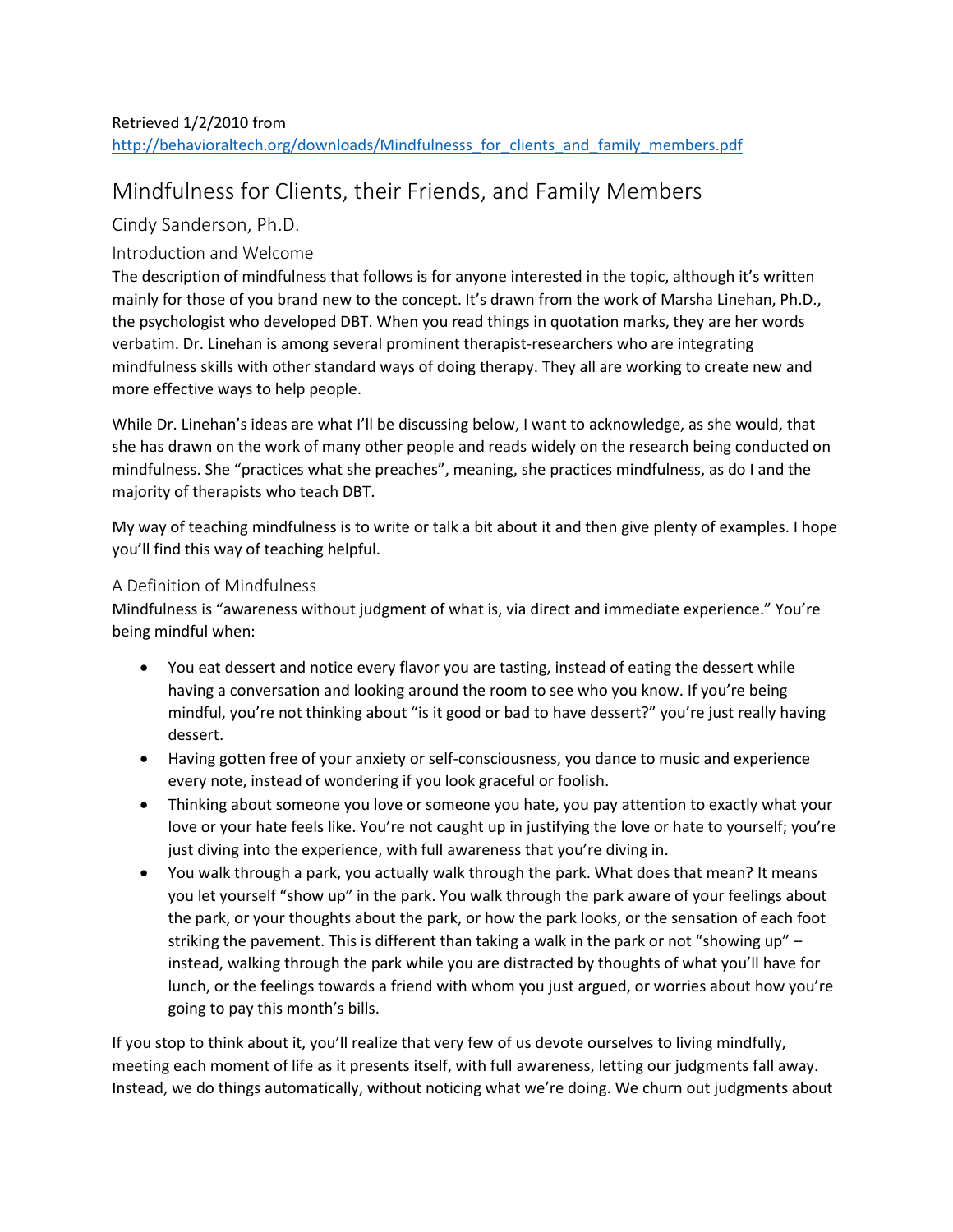ourselves and others. We regularly do two or three or five things at once. We frequently get so caught up in our thoughts and feelings about the past or future that we're lost in them, disconnecting from what is happening right now in front of us. There are lots of rewards for living this way –we can get a lot done quickly, think of ourselves as efficient, and be seen by the world as productive and smart. In highly industrial or technological societies, a high value is placed on doing a lot at once. In fact, people sometimes make fun of each other by saying, "What's wrong with you? Can't you do two things at once?"

We also live without awareness because sometimes living with full awareness is very painful. We avoid painful thoughts, feelings, and situations when we are afraid or angry or ashamed or sad because we're convinced that we can't do anything to change them AND because we're convinced we can't stand to live with them.

For instance, have you ever avoided bringing up a problem in a relationship with someone because you're afraid the person will get mad at you, attack you, or leave you? You keep avoiding bringing up the problem because you feel so scared. So, you get yourself off the fear "hook" temporarily by not talking it over. In the meantime, you're ashamed of yourself for not speaking up. You get more and more annoyed with the other person. You try to ignore what he or she does that bothers you, but the problem gets worse and worse. Finally you just give up, letting the relationship end. Maybe the problem could have been solved; maybe not.

But there's an important distinction to make between the unavoidable pain of having a problem with a person you love versus the suffering you cause yourself by letting fear control you, judging yourself for feeling afraid, assuming nothing you'd try would work instead of trying out solutions, feeling guilty about feeling anger towards someone you love, or judging the person for causing the problem.

There's so many ways mindfulness could help with the above example, it's hard to know where to start. Because of limited time and space, I'll only discuss a few.

- 1. You could use mindfulness skills and bring your full attention to the feelings of annoyance, instead of pushing them away or trying to talk yourself out of them. Maybe you're afraid you can't stand to feel annoyed, but actually, watching how you feel inside, you realize, "hey, it's just annoyance for 10 minutes I CAN stand it."
- 2. You could use mindfulness to become a great detective and notice exactly how and when you feel annoyed. Maybe it's when he or she had three cups of coffee before seeing you; maybe it's when both of you are tired; and maybe it's when he or she's had a bad day at work. In this way, you use awareness to get specific and clear about what contributes to the problem. The more specific you get about what goes into the problem, the better chance you have to solve it. Ask her to drink less coffee or switch to decaffeinated coffee; make plans to get together when you're rested; don't meet on bad work days.
- 3. You could use your mindfulness skills to watch your mind generates thoughts like "It shouldn't be this way; why can't we just get along! Real friends don't have problems'. Listening in on your thoughts, you realize that your expectations don't fit with reality, so you work on changing your expectations.
- 4. You could use mindfulness skills, as you talk through the problem with you friend, to bring your full and open awareness to whether or not you experience your friend listening to and understanding you or defending herself and criticizing you. If she's really listening and caring,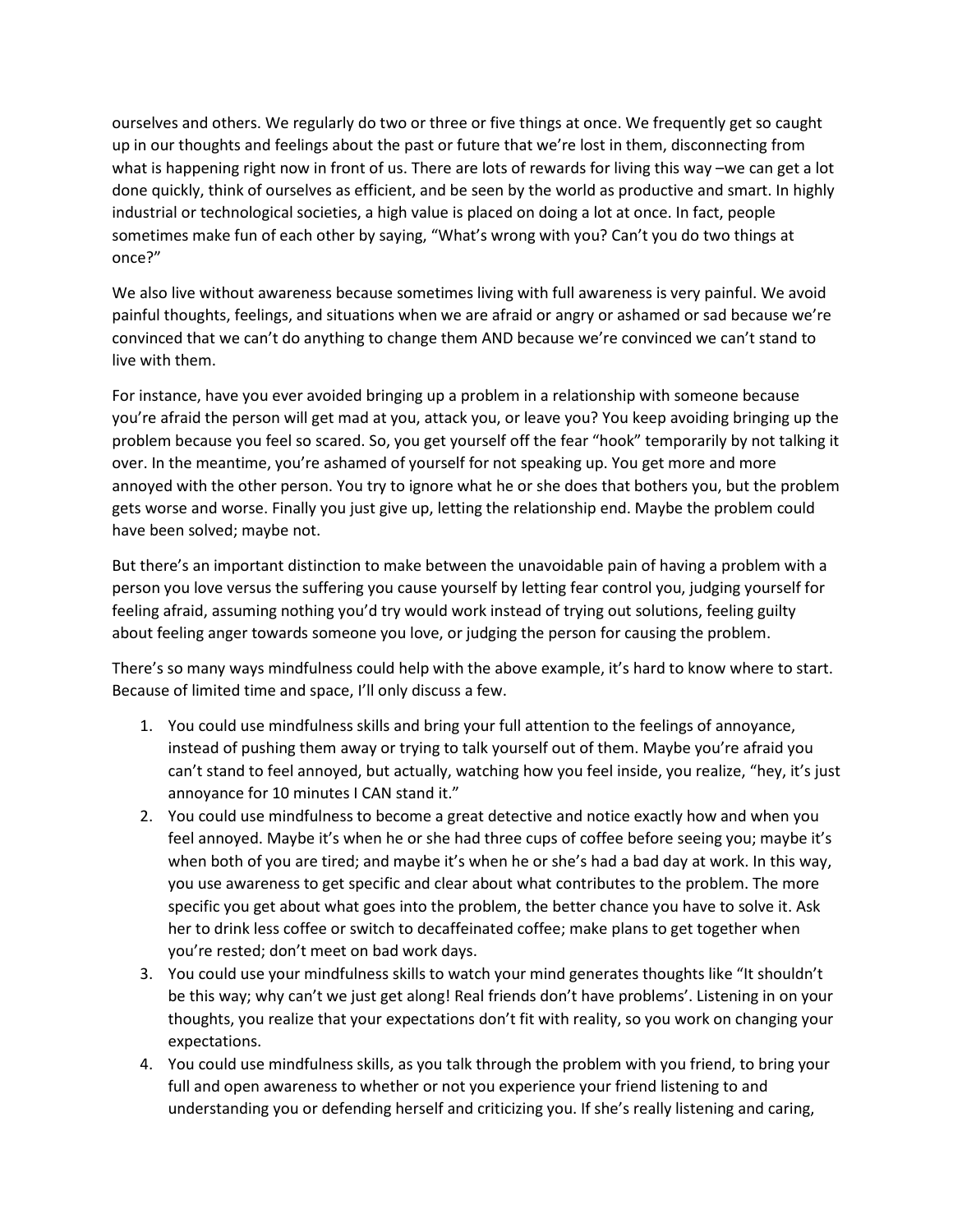you might notice relief inside and decide to keep working with her on the problems in the friendship. On the other hand, if you notice that she is dismissive or non-responsive each time you talk about a problem, you might notice that you are sad and disappointed but not willing to put more energy into a friendship that makes you unhappy.

To summarize, mindfulness is awareness, without judgment, of life as it is, yourself as you are, other people as they are, in the here and now, via direct and immediate experience. When you are mindful, you are awake to life on its terms – fully alive to each moment as it arrives, as it is, and as it ends. Of course, in order to build and maintain mindfulness requires specific skills that are practice over and over. That's what comes next.

## How and Why to Practice Mindfulness

Mindfulness is a skill that can be learned like any other. There is nothing mysterious about it. It's like learning to ride a bike or cook good meals or paint with watercolors or play a musical instrument. You start with easy practice and progress to harder practice. You take classes in it from people who know more about it than you do. You make friends with other people who are interested in it so you have a built in support group to keep you going when you get discouraged. Sometimes you'll feel like you're making a lot of progress; other times you'll be discouraged. But, it is certain that if you practice, practice, practice, your skill at mindfulness will improve.

So what's the practice? The practice of mindfulness is "the repetitive act of directing attention to only one thing in this one moment". And if you are brand new to mindfulness, you may respond with either "I can already do that" or "Why on earth would I do that?' My reply is:

- a) It's a lot harder than it sounds.
- b) The reason you do this kind of practice is to gain control of your attention.

I hope you'll stop and think about the following sentence:

Whatever your attention is on, that's what life is for you at any given moment.

Example: Perhaps you've decided to take a break from working so you can make yourself some tea; as you stand at the stove, your mind wanders off and ruminates about a conversation you had yesterday. You don't get a break because your mind isn't on the tea; your mind is worrying and carrying you away.

Example: Perhaps you are sitting in a session with a therapist who cares about you and has a kind expression on her face; but you're not looking at her face… not really. Instead, you are feeling so selfconscious and ashamed that you begin to "space out". You miss out on a moment of connection with a person who cares for you and instead have one more moment of rejecting yourself.

"The repetitive act of directing your attention to only one thing is this one moment" means training your mind to pay attention to what you choose to pay attention to instead of letting your mind hijack you. There are lots of metaphors that describe what the untrained mind is like and they provide you a good contract to the mind. Here are several:

• Your mind is a TV that's always on but you can't find the remote. The TV set gets 300 cable channels but because you don't control the remote, your untrained mind keeps playing the same painful or scary or enraging show over and over again.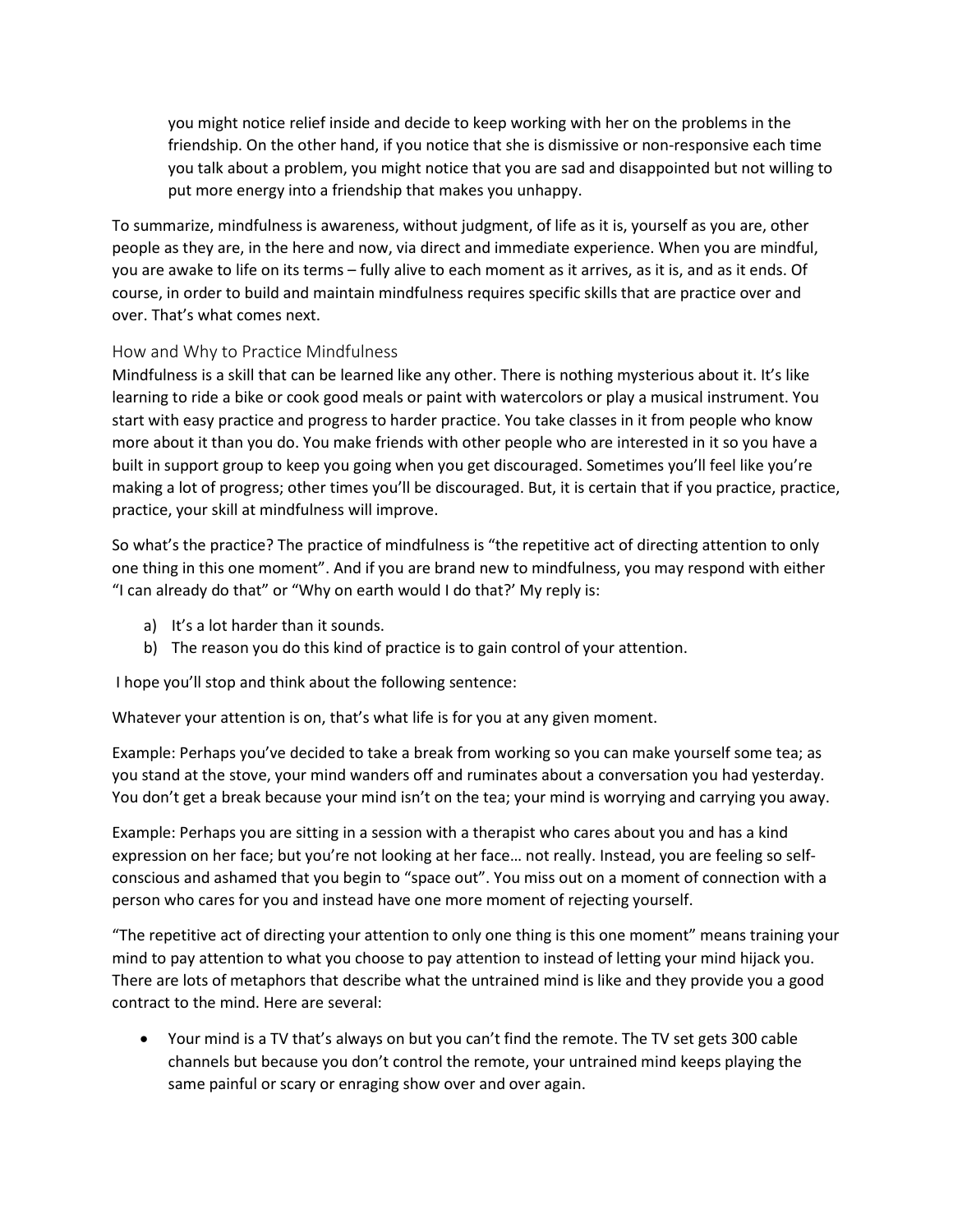- This one's from Zen. The untrained mind is like a new puppy. You tell your puppy to sit and stay, but your puppy immediately runs away, rummages in your closet, chews up your new shoes, goes through the garbage can, and has an accident on the carpet.
- A third metaphor comes from a Christian contemplative, Thomas Merton. He said the untrained mind is like a crow flying over a wheat field in winter. The crow spies lots of things that sparkle in the field, swoops down to pick them up, only to discover that what's glittering in the field are old pieces of scrap metal, not something delicious to eat.

If you train your mind to pay attention, then you've found the remote control, trained the puppy, and become a smarter crow. To teach your mind to pay attention, you practice, paying attention over and over again. Here's an example of a typical practice. If you want to, you could take a break from reading right now and do the practice.

#### Typical Practice:

Get in a comfortable position that won't cause you discomfort, with your feet on the floor and your back straight but not tense. Sit very still, breathing normally, in a quiet room. Now, just watch your thoughts for a few minutes. Don't try to force thoughts or think specific thoughts. Don't push some thoughts away or hold on tight to others. Just watch what your mind generates. If your mind wanders away from watching your thoughts. If you start to judge yourself ("I'm terrible at this), your thoughts (That's a stupid thing to be thinking"), or the practice ("This is a real waste of time") just notice your judgments and go back to watching your thoughts. Practice for five minutes.

Linehan has a helpful metaphor for this type of practice: Your mind is like a boat that is tied to a chain with an anchor. Mindfulness is the anchor and chain that gently pull the boat (your attention) back each time the waves start to carry it away. Even if your mind wanders off 1,000 times, you've done the exercise if you gently pull your attention back to your point of focus. There's no right or wrong to it. All that matters is paying attention to your experience while you do the exercise as well as you can. You can do this type of practice with anything you care to bring your full and undivided attention to. In doing so, you'll learn a lot about yourself, about other people, and about any situation in which you find yourself. And, just like a muscle that gets stronger and stronger with exercise, your capacity to move your attention to what you want it to focus on will grow stronger.

This is one type of practice but there are others. In **Linehan's Skills Training Manual for Treating Borderline Personality Disorder (1993)**, there is a clear explanation of mindfulness, as well as lots of suggestions for practice. It's an excellent place to learn more about the topic. Further, she has broken mindfulness into six specific skills that can be practice by anyone to strengthen the capacity to pay attention in a way that leads to greater and greater awareness.

#### The Goal of Mindfulness Practice

In DBT, the goals of mindfulness practice are simply to practice and to experience "Wise Mind". You're in wise mind when your emotions and your thoughts work together so that wise action is easy, even when your life and/or circumstances are really hard. You're in wise mind when you can meet each moment of life as it is, not as you would have it be, and respond to it skillfully. People have different names for wise mind. Some people call it the "true self", others call it "spirit", and others refer to it as "being centered". The name doesn't matter. What matters is the capacity to have it. And everyone has